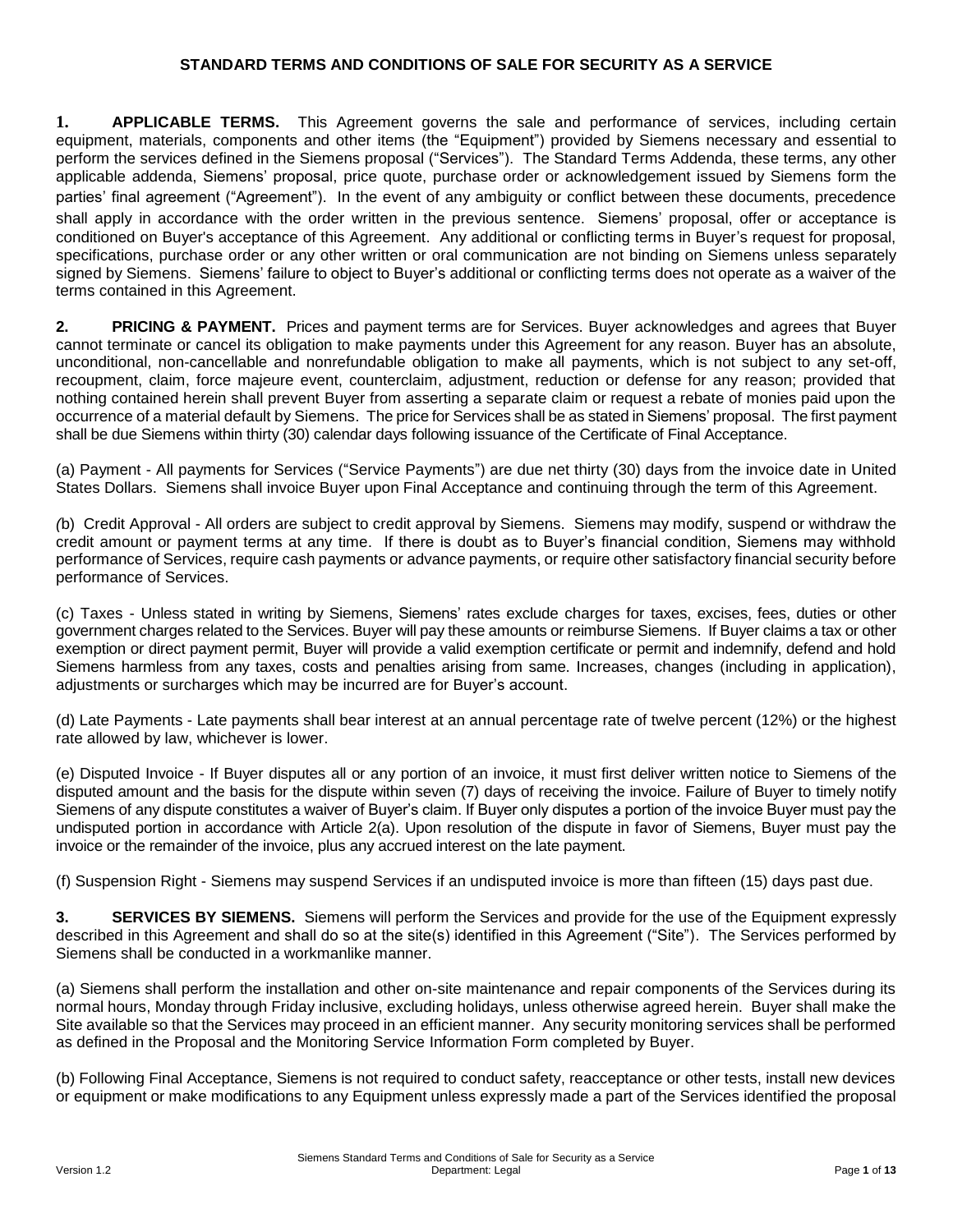or this Agreement. Any Buyer request to change the scope or the nature of the Services must be in the form of a mutually agreed change order, effective only when executed by the Parties.

(c) Siemens shall be responsible for any portion of the Services performed by any subcontractor of Siemens. Siemens shall not have any responsibility, duty or authority to direct, supervise or oversee any contractor of the Buyer or their work or to provide the means, methods or sequence of their work or to stop their work. Siemens' work and/or presence at a site shall not relieve others of their responsibility to the Buyer or to others.

**4. INSTALLATION; FINAL ACCEPTANCE.** The Equipment will be installed by Siemens at Buyer's Site. Following the completion of the installation, Siemens will provide a Certificate of Completion which will identify the work as complete. Buyer shall have ten (10) days within which to execute and return the Certificate of Completion and return the same to Siemens (the "Acceptance Period"). If, within the Acceptance Period, the Buyer fails to sign the Certificate of Completion, and, within the same period the Buyer does not deliver to Siemens written notice identifying the items that Buyer believes were not completed or corrected, then the Buyer will be deemed to have agreed to and signed and returned the Certificate of Completion.

If during the Acceptance Period, Buyer provides Siemens with a written objection to executing the Certificate of Final Completion and in such written objection identifies the reasons for its decision not to execute the Certificate of Final Completion, the Parties shall meet and attempt to resolve any such objections in good faith. To the extent that such resolution requires Siemens to perform additional services relevant to the applicable installation, Siemens shall perform such services to correct the cause of the objection to the Site(s). Upon completion of the additional services, Siemens shall submit to the Buyer for execution a revised Certificate of Final Completion.

Any disputes concerning a Certificate of Completion not resolved among the parties shall be resolved by submitting the issue to a third party professional engineering firm and which is reasonably acceptable to both Siemens and Buyer. The determination of this firm with respect to the Certificate of Completion will be final and binding upon the Parties. Each party shall share equally the costs or fees for such firm in connection with such dispute resolution process.

**5. EQUIPMENT COVENANTS.** Siemens will be installing certain Equipment deemed necessary by Siemens to perform the Services. At all times Siemens shall have title to the Equipment and no right, title or interest in the Equipment shall pass to Buyer other than, conditioned upon Buyer's compliance with and full performance of all its obligations under this Agreement, the right to possess and use the Equipment during the term of this Agreement. Buyer agrees not to sell, assign, lease, pledge or otherwise encumber any interest in the Equipment. Buyer shall not remove the Equipment from the Site.

**6. DEFAULT, TERMINATION AND REMEDIES**. In the event that: (i) any payment due from Buyer remains more than 30 days past due, (ii) Buyer or any guarantor of Buyer's obligations hereunder ("Guarantor") becomes insolvent, its business is dissolved or otherwise ceases, it assigns its assets for the benefit of its creditors, or enters (voluntarily or involuntarily) any bankruptcy or reorganization proceeding, or one of these events occurs for any guarantor of Buyer's obligations to make payments, or (iii) there is an event of default by Buyer under this Agreement, Siemens may exercise any one or more of the following remedies (which remedies shall be cumulative, and may be exercised simultaneously, in each case to the extent permitted by law): (A) terminate this Agreement; (B) by written notice to Buyer, as liquidated damages for loss of a bargain and not as a penalty, declare the following Termination Payment as immediately due and owing: seventy-five percent (75%) of the total Service Payments for the remaining terms of this Agreement as of the date of Siemens notice ("Termination Payment"). The Termination Payment shall be calculated based on the payment period immediately following the date of such notice immediately due and payable; (C) demand and Buyer shall return the Equipment to Siemens; (D) secure peaceable repossession and removal of the Equipment by Siemens or its agent without judicial process, and in the event of either (C) or (D), Buyer shall pay all expenses in connection with the Equipment relating to its return, deinstallation, repossession and similar actions; and (E) exercise any other right or remedy that Siemens may have under applicable law. Buyer agrees to pay all of Siemens's costs and expenses of enforcing Buyer's rights and remedies hereunder, including without limitation reasonable attorneys' fees.

**7**. **RISK OF LOSS AND SCHEDULE.** Services shall be performed at Buyer's Site. Risk of loss of or damage to Buyer's equipment and the Equipment, shall remain exclusively with Buyer at all times during this Agreement. Buyer shall give Siemens prompt notice of any damage to or loss of any Equipment or of any occurrence arising from the possession, use or operation of the Equipment resulting in death or bodily injury, or damage to property. In the event of damage to any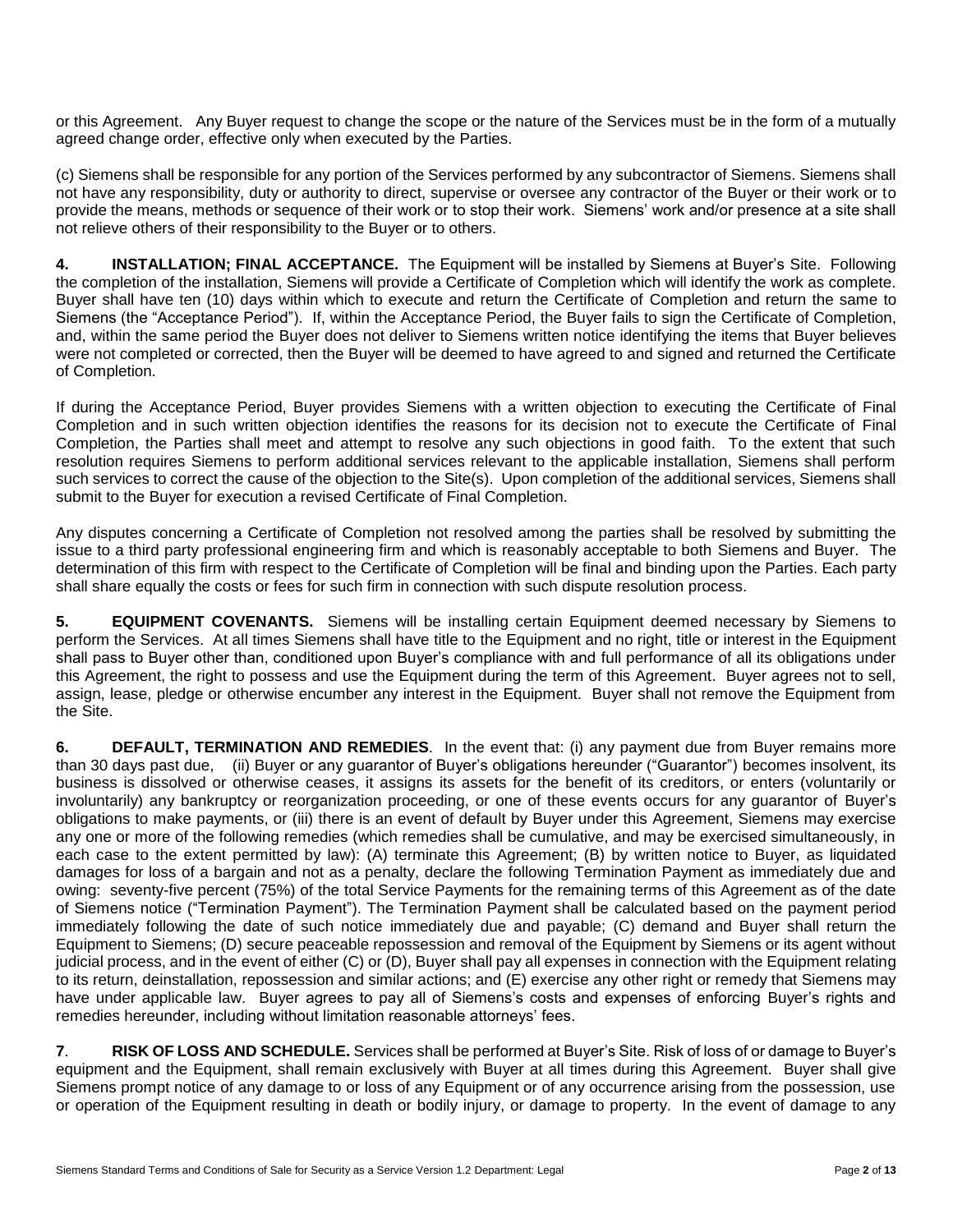item(s) of Equipment, the Buyer shall immediately place such item(s) in good repair (with no abatement of the Service Payment), with the insurance proceeds of any insurance recovery applied to the cost of such repair. Should any item(s) of Equipment become lost, stolen, destroyed, worn out, damaged, beyond repair, condemned, confiscated, seized or requisitioned (herein "Event of Loss"), the Buyer shall, at the option of Siemens, either (i) replace the same with like Equipment in good repair (with no abatement of the Service Payment) and ensure that Siemens acquires good title to such replacement equipment, or (ii) if such Event of Loss occurs with respect to all or substantially all of the Equipment, pay to Siemens the entire Termination Payment then due and owing as of the date of Event of Loss, plus all past due and unpaid Service Payments and other payments due and unpaid through the Event of Loss relating to such items, where upon payment of such amount by the Buyer and satisfaction of all other obligations of the Buyer under this Agreement, Siemens shall abandon the Equipment to the Buyer, whereupon title to such equipment shall immediately vest in the Buyer and the Buyer shall be solely responsible for the disposal or other disposition of the Equipment, including any costs, expenses or liabilities arising out of same and this Agreement shall terminate.

For the Initial Term and any extension thereof, the Buyer, at its expense, shall maintain comprehensive general liability insurance and "all risks" property insurance with respect to the Equipment (as primary insurance for the Buyer and Siemens), both in such amounts as Siemens shall require, except that such property insurance shall be an amount at least equal to the unpaid aggregate balance of the remaining Service Payments due to be paid by the Buyer under this Agreement and such insurance shall be placed with carriers acceptable to Siemens. The liability insurance policy shall name Siemens (and its successors and assigns) as additional insured and the property insurance shall name Siemens (and its successors and assigns) as loss payee to the extent its interest may appear, and both policies shall provide that they may not be cancelled or altered without at least thirty (30) days prior written notice to Siemens. The Buyer irrevocably appoints Siemens (and its assigns) its agent and attorney-in-fact for the purpose of adjusting and settling any property insurance hereunder and endorsing in the Buyer's name any instruments or payments received in respect thereof. The Buyer shall furnish to Siemens within thirty (30) days (or sooner if requested by Siemens) of delivery of the Equipment, a certificate of insurance that such coverage is in effect, however, Siemens shall be under no duty either to ascertain the existence of or to examine such insurance policies or to advise the Buyer in the event that such insurance coverage does not comply with the requirements hereof.

Any performance or completion dates are estimated dates only. Siemens is not liable for any loss or expense incurred by Buyer or Buyer's customers if Siemens fails to meet any such dates.

**8. CANCELLATION AND RENEWAL.** Except for Siemens right to terminate in accordance with this Agreement, this Agreement is non-cancellable during the Initial Term. Thereafter, either party may terminate this Agreement effective at the end of the Initial Term or at the end of a renewal period by giving the other party at least sixty (60) days prior written notice of its intent to cancel the Agreement. In the absence of written notice received by either party within the period defined in this Article 8, upon the expiration of the Initial Term, this Agreement shall automatically renew for consecutive annual periods unless otherwise terminated by either of the parties in accordance with this Agreement.

**9. FORCE MAJEURE** / **DELAYS / CHANGED CONDITIONS.** If either party is unable to perform or suffers delay in performance, due to any cause beyond its reasonable control (regardless of whether the cause was foreseeable), including without limitation acts of God, inclement or unusually severe weather conditions, strikes, labor shortage or disturbance, fire, accident, war or civil disturbance, delays of carriers, cyber-attacks, terrorist attacks, failure of normal sources of supply, or acts or inaction of government, the time of performance will be extended by a period equal to the length of time it takes to overcome the effect of the event. In addition, Siemens shall be entitled to be compensated by Buyer for reasonable and direct additional costs incurred during such event. Siemens will notify Buyer within a reasonable time after becoming aware of any such event. If there are force majeure delays exceeding 60 days in the aggregate, Siemens may terminate the Agreement and upon such termination Buyer shall remit to Siemens the applicable Termination Fee. For the avoidance of doubt, failure to pay shall not constitute a force majeure delay.

As the Equipment is installed and Services performed, Site conditions may change or circumstances outside Siemens reasonable control (including changes of law) may develop which requires Siemens to expend additional costs, effort or time to install the Equipment and perform the Services, in which case Siemens will notify Buyer and an equitable adjustment will be made to the Service Payments and time for performance. In the event conditions or circumstances require Services to be suspended, Buyer shall continue to make Service Payments to Siemens during any suspension and, in the event conditions or circumstances require the termination of Services, the applicable Termination Payment shall be immediately due Siemens.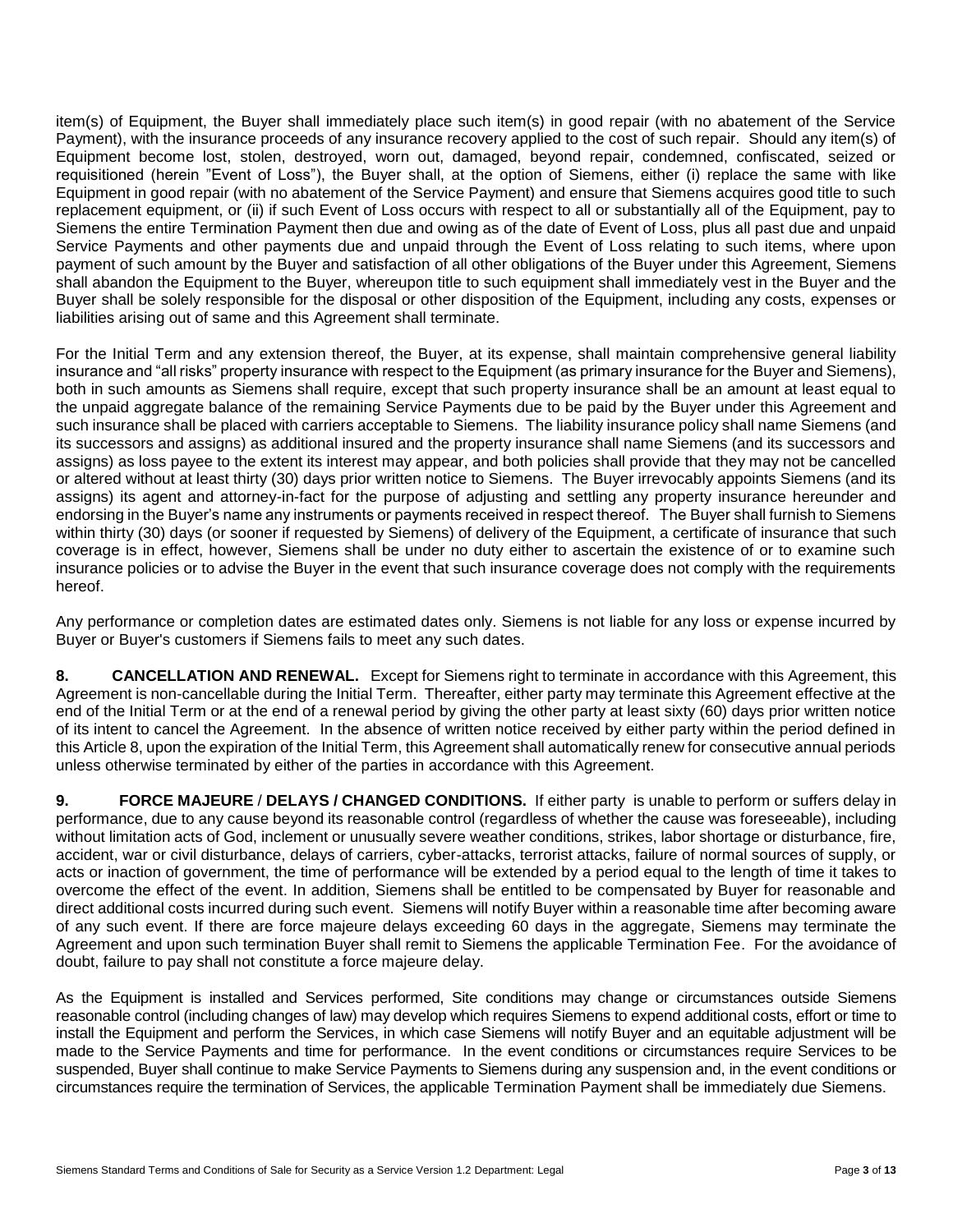**10. BUYER'S REQUIREMENTS.** Siemens' performance is contingent upon Buyer timely complying with and fulfilling all of its obligations under this Agreement. These obligations include:

(a) Designating a contact person with authority to make decisions for Buyer regarding installation of the Equipment and providing Siemens with information sufficient to contact such person in an emergency. If such representative cannot be reached, any request for work received from a person located at the Site will be deemed authorized by Buyer, and Siemens will, in its reasonable discretion, act accordingly;

(b) Supplying all necessary access to Equipment;

(c) Permitting Siemens to control and/or operate all controls, systems, apparatus, equipment and machinery necessary to perform the Service;

(d) Where applicable, providing access to all required "Third Party Parts" (parts, components, equipment or materials provided by Buyer or that exist in the Equipment which were not manufactured or supplied by Siemens or which were originally supplied by Siemens and subsequently repaired, serviced or otherwise altered by any party not affiliated with Siemens);

(e) Supplying all documents, relevant financial information, permits and approvals needed for Siemens to perform including, but not limited to, accurate technical information and data, drawing and document approvals, and all necessary commercial documentation;

(f) Complying with all laws and providing any notices required to be given to any government authorities in connection with the Services, except those Siemens has expressly agreed in writing to give;

(g) Providing access to the Site as reasonably required by Siemens for the performance of the Services and supply of the Equipment. Siemens shall be entitled to issue a change order for an equitable adjustment in the Service Price and times for performance, as well as to adjust for any additional costs or any delay resulting from the failure of Buyer, Buyer's contractors, successors or assigns to meet these obligations or any other obligations in this Agreement;

(h) Maintaining the Site in a safe condition, notifying Siemens promptly of any site conditions requiring special care, and providing Siemens with any available documents describing the quantity, nature, location and extent of such conditions, including any Material Safety Data Sheets (MSDS) related to all hazardous materials at the Site which may impact the Services;

(i) Furnishing to Siemens any contingency plans related to the Site; and

(j) Furnishing the specified operating environment, including without limitation, suitable, clean, stable, properly conditioned electrical power for the Services and Equipment; telephone lines, capacity and connectivity as required by the Work; and heat, light, air conditioning and other utilities for the Work.

**11. INDEMNITY.** Siemens and Buyer (each as an "Indemnitor") shall indemnify, hold harmless and defend the other ("Indemnitee") from and against all third party claims alleging bodily injury, death or damage to a third party's tangible property, but only to the extent caused by the Indemnitor or its subcontractor's negligent acts or omissions. If the injury or damage is caused by the parties' joint or contributory negligence, the loss and/or expenses shall be borne by each party in proportion to its degree of negligence. No part of Buyer's Site or property of Buyer (or Site Owner) is considered third party property.

Indemnitee shall provide the Indemnitor with prompt written notice of any third party claims covered by this Article. Indemnitor has the unrestricted right to select and hire counsel, and the exclusive right to conduct the legal defense and/or settle the claim on the Indemnitee's behalf. Indemnitee shall not make any admission(s) which might be prejudicial to Indemnitor and shall not enter into a settlement without the express permission of Indemnitor.

**12. WARRANTY.** (a) For the Initial Term, Siemens warrants that it will perform the Services in a professional and workmanlike manner and shall repair or replace non-performing Equipment. If the Services fail to meet the warranty standards set forth in this Article 12(a) within the Initial Term, and Buyer promptly reports such non-conformance to Siemens during the Initial Term, Siemens shall at its sole discretion and expense elect to: (i) re-perform the relevant Services; (ii) repair or replace the non-performing Equipment; or (iii) refund Buyer the pro rata portion of the fees paid to Siemens under this Agreement allocable to the nonconforming Services (the "Warranty").

(b) Conditions to the Warranties. The Warranties are conditioned on: (i) Buyer being current in all payment obligations due under this Agreement; (ii) no repairs, modifications or alterations being made to the Equipment other than by Siemens or its authorized representatives; (iii) Buyer handling, using, storing, installing, operating and maintaining the Equipment in compliance with any parameters or instructions in any specifications attached to, or incorporated into this Agreement, (iv) or in the absence of such conditions, parameters or instructions or to the extent not applicable, in accordance with the generally accepted industry standards applicable in the locale where the Services are being performed and having regard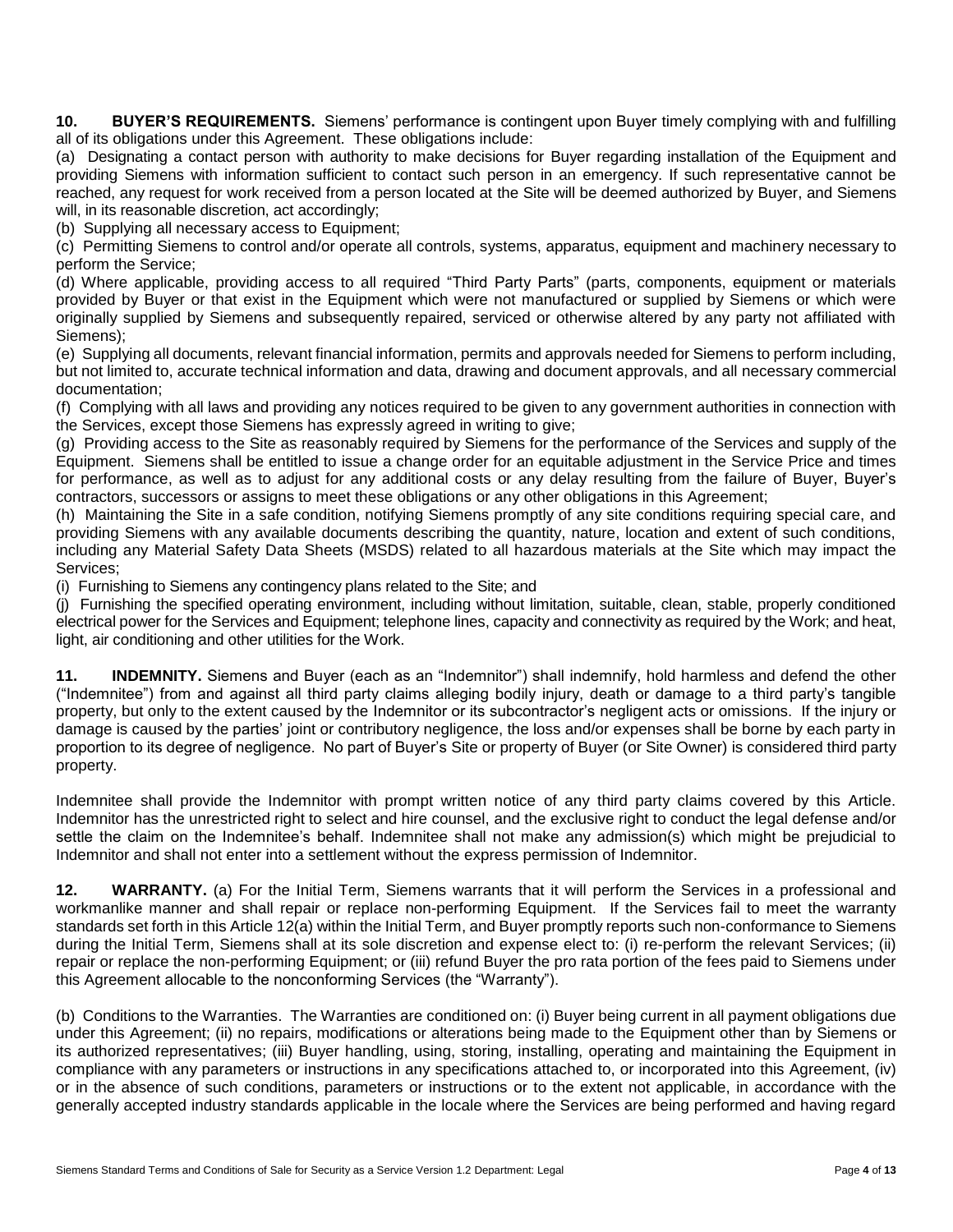to the nature of the Services; (v) Buyer discontinuing use of the Equipment after it has, or should have had knowledge of any defect in the Equipment; (vi) Buyer providing Siemens with reasonable access to operating and maintenance data as requested by Siemens, (which may include secure broadband connection). Without expense to Siemens, Buyer shall provide to Siemens and Siemens' subcontractors and their respective employees and agents on a twenty four (24) hours a day, seven (7) days a week basis, access to the Site, and each unit, including rights of way and easements required for safe access of such persons and equipment, as well as, to the extent applicable, online access to the Site, including to an installed remote monitoring system and to all units, as necessary to permit Siemens to perform the Services.; (vii) Equipment not having been subjected to accident (including force majeure), alteration, abuse or misuse; and (viii) Buyer not being in default of any payment obligation. Buyer shall provide, without cost to Siemens, access to the nonconformity by disassembling, removing, replacing and reinstalling any Equipment, materials or structures to the extent necessary to permit Siemens to perform its warranty obligations.

(c) Exclusions from Warranty Coverage. The Warranties do not apply to any Third Party Parts or Equipment or to services not performed by Siemens pursuant to this Agreement. Siemens will have no liability to Buyer under any legal theory for such Third Party Parts, Equipment, services or any related assignment of warranties.

(d) Warranty Notice. Buyer must provide written notice of any claims for breach of Warranty within the Initial Term. Additionally, absent written notice within the Initial Term, any use of the Equipment after expiration of the Initial Term is conclusive evidence that the Warranties have been satisfied.

(e) Remedies. Buyer's sole and exclusive remedies for breach of the Warranties are limited, at Siemens' discretion, to reperformance of the non-conforming portion of the Services, repair or replacement of the non-conforming Equipment within a reasonable time period, or refund of all or part of the purchase price. The warranty on re-performed Services is limited to the remainder of the original Warranty Period. Unless Siemens agrees otherwise in writing, Buyer will be responsible for any costs associated with: (i) transportation to and from the Siemens factory or repair facility; and (ii) damage to Equipment components or parts resulting in whole or in part from non-compliance by the Buyer with Article 12(b) or from their deteriorated condition.

#### **(f) THE WARRANTIES IN THIS ARTICLE 12 ARE SIEMENS' SOLE AND EXCLUSIVE WARRANTIES AND ARE SUBJECT TO THE LIMITS OF LIABILITY IN ARTICLE 16 BELOW. SIEMENS MAKES NO OTHER WARRANTIES, EXPRESS OR IMPLIED, INCLUDING, WITHOUT LIMITATION, WARRANTIES OF MERCHANTABILITY OR FITNESS FOR A PARTICULAR PURPOSE, COURSE OF DEALING AND USAGE OF TRADE.**

**13. BUYER REPRESENTATIONS, WARRANTIES AND COVENANTS.** Buyer further represents, warrants and covenants as follows: (i) it is duly and solely organized, validly existing and in good standing under the laws of its state of organization; (ii) the execution, delivery and performance by Buyer of this Agreement and all other related instruments and documents will not violate any governmental statute or regulation, or conflict with or result in any breach, default or violation of the organizational documents of Buyer or any judgment, order or decree to which Buyer or its property is subject; (iii) the execution, delivery and performance by Buyer of this Agreement and all other related instruments and documents have been duly authorized by all necessary organizational action; (iv) Buyer shall furnish Siemens with (and cause any Guarantor to furnish) its annual and such interim financial statements as Siemens shall request, certified and audited (if available), together with officer's certificates, opinions of counsel, resolutions and such other information and documents as Siemens may reasonably request; (v) all financial statements and other related financial information furnished by Buyer or any Guarantor shall be prepared in accordance with generally accepted accounting principles consistently applied and shall fairly present, in all material respects, Buyer's and any Guarantor's financial position and results of its operations as of the dates given on such statements; (vi) this Agreement and the terms and conditions herein are enforceable in accordance with their terms, shall be effective against all creditors of Buyer under applicable law, including fraudulent conveyance and bulk transfer laws, and shall raise no presumption of fraud; and all information (taken as a whole) furnished by or on behalf of Buyer in connection with this Agreement is, and shall be, true and accurate in all material respects on the date such information is dated or certified and not incomplete by omitting to state any fact necessary to make such information (taken as a whole) not misleading in any material respect; (vii) there are no pending or threatened actions or proceedings before any court, administrative agency or other dispute resolution forum that could have a material adverse effect on Buyer, this Agreement or the transactions hereunder; and (viii) Buyer shall provide Siemens with written notice at least thirty (30) days prior to changing its legal name, address, identity, state of organization, organizational structure, organizational identification number (if applicable) or social security or taxpayer identification number (as applicable). Buyer shall promptly execute and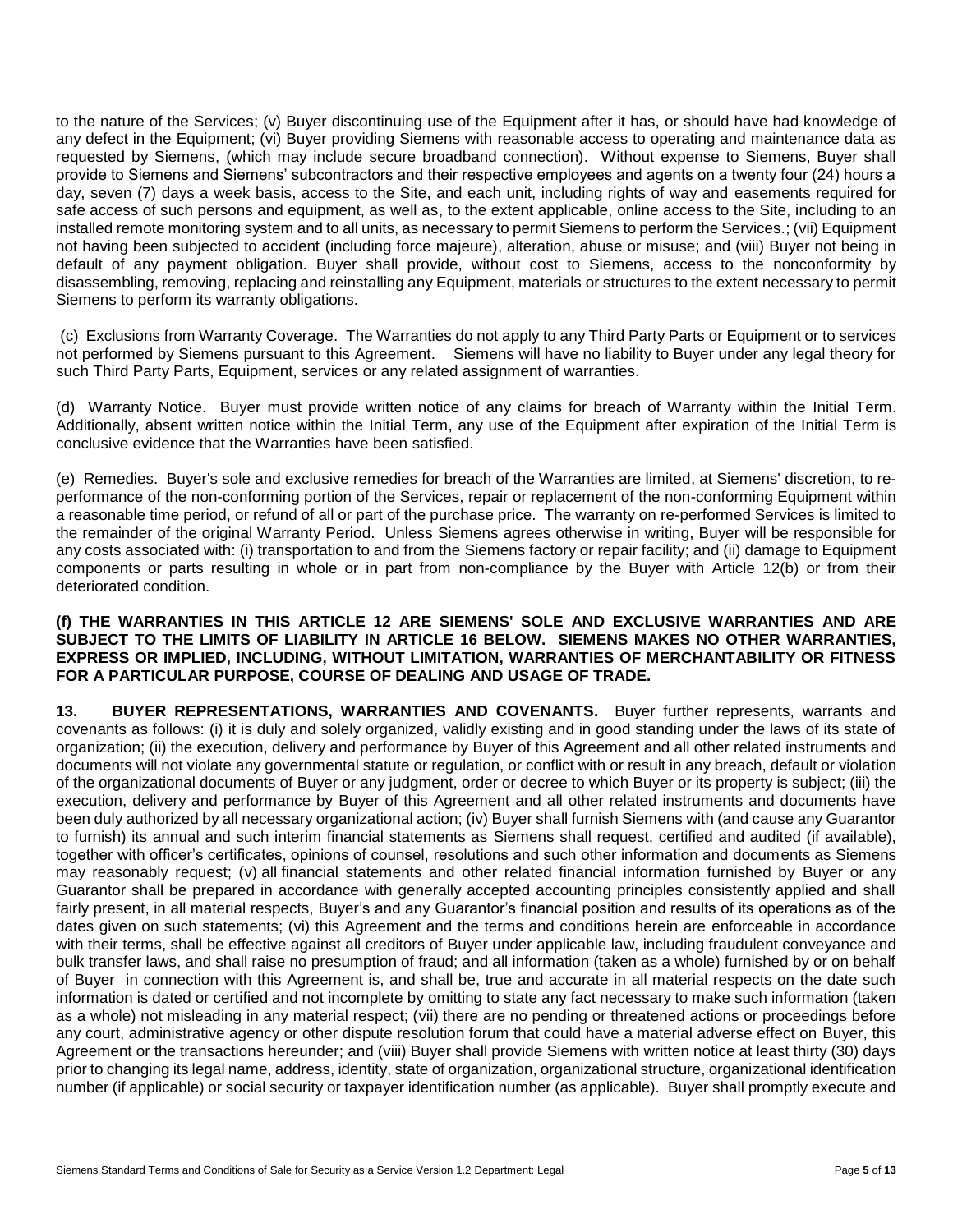deliver to Siemens such further documents and take such further action as Siemens may reasonably request in order to more effectively carry out the intent and purpose of this Agreement.

**14. DISPOSTION OF EQUIPMENT.** Upon termination or Buyer default of this Agreement, Siemens shall have the right and sole option with regard to the Equipment to: (i) remove the Equipment at its expense; and/or (ii) have the Equipment returned, at Buyer's expense, at such location within the United States as designated by Siemens; and/or (iii) to sell the Equipment in place at the Site, or (iv) to abandon the Equipment in place at the site. If Siemens abandons the Equipment in place, title to such Equipment shall immediately vest in the Buyer and the Buyer shall be solely responsible for the disposal or other disposition of the Equipment, including any costs, expenses or liabilities arising out of same.

**15. NO LIABILITY FOR SITE REPAIR.** The Buyer hereby acknowledges that the removal of the Equipment by Siemens may result in the Buyer having to replace the Equipment with an alternative system. Except for claims arising out of negligence or willful misconduct on the part of Siemens, the Buyer hereby waives any and all claims that it may have against Siemens arising or that could arise from the removal of such Equipment and this waiver shall survive termination of this Agreement.

**16. LIMITATION OF LIABILITY.** NOTWITHSTANDING ANYTHING IN THIS AGREEMENT TO THE CONTRARY, SIEMENS IS NOT LIABLE, WHETHER BASED IN CONTRACT, WARRANTY, TORT (INCLUDING NEGLIGENCE), STRICT LIABILITY, INDEMNITY OR ANY OTHER LEGAL OR EQUITABLE THEORY, FOR: LOSS OF USE, REVENUE, SAVINGS, PROFIT, INTEREST, GOODWILL OR OPPORTUNITY, LOSS OF PRODUCTION, COSTS OF CAPITAL, COSTS OF REPLACEMENT OR SUBSTITUTE USE OR PERFORMANCE, LOSS OF INFORMATION AND DATA, LOSS OF POWER, VOLTAGE IRREGULARITIES OR FREQUENCY FLUCTUATION, CLAIMS ARISING FROM BUYER'S THIRD PARTY CONTRACTS, OR FOR ANY TYPE OF INDIRECT, SPECIAL, LIQUIDATED, PUNITIVE, EXEMPLARY, COLLATERAL, INCIDENTAL OR CONSEQUENTIAL DAMAGES OR FOR ANY OTHER LOSS OR COST OF A SIMILAR TYPE.

SIEMENS' MAXIMUM LIABILITY UNDER THIS AGREEMENT UNDER ANY THEORY OF RECOVERY, WHETHER BASED IN CONTRACT, IN TORT (INCLUDING NEGLIGENCE AND STRICT LIABILITY), UNDER WARRANTY, INDEMNITY OR OTHERWISE, SHALL NOT EXCEED THE TOTAL PRICE PAID TO SIEMENS UNDER THIS AGREEMENT.

BUYER AGREES THAT THE EXCLUSIONS AND LIMITATIONS IN THIS ARTICLE 16 WILL PREVAIL OVER ANY CONFLICTING TERMS AND CONDITIONS IN THIS AGREEMENT AND MUST BE GIVEN FULL FORCE AND EFFECT WHETHER OR NOT ANY OR ALL SUCH REMEDIES ARE DETERMINED TO HAVE FAILED OF THEIR ESSENTIAL PURPOSE. THESE LIMITATIONS OF LIABILITY ARE EFFECTIVE EVEN IF SIEMENS HAS BEEN ADVISED BY BUYER OF THE POSSIBILITY OF SUCH DAMAGES. THE WAIVERS AND DISCLAIMERS OF LIABILITY, RELEASES FROM LIABILITY AND LIMITATIONS ON LIABILITY EXPRESSED IN THIS ARTICLE 16 EXTEND TO SIEMENS' AFFILIATES, PARTNERS, PRINCIPALS, SHAREHOLDERS, DIRECTORS, OFFICERS, EMPLOYEES, SUBCONTRACTORS, AGENTS AND SUCCESSORS AND ASSIGNS OF SIEMENS.

FOR THE AVOIDANCE OF DOUBT, IN THE EVENT THAT PHYSICAL LOSS OR DAMAGE TO THE BUYER'S PROPERTY RESULTS FROM THE FAILURE OF A PORTION OF THE SERVICES TO CONFORM TO ITS RESPECTIVE WARRANTY DURING THE APPLICABLE WARRANTY PERIOD SIEMENS' LIABILITY SHALL IN NO CASE EXCEED SIEMENS' OBLIGATION TO PERFORM THE REMEDIES SPECIFIED IN ARTICLE 12, AS APPLICABLE, WHICH SIEMENS WOULD HAVE HAD TO PERFORM IF SUCH REMEDY HAD BEEN CARRIED OUT IMMEDIATELY PRIOR TO THE OCCURRENCE OF THE PHYSICAL LOSS OR DAMAGE.

# **17. INTELLECTUAL PROPERTY.**

Siemens will, at its own option and expense, defend or settle any suit or proceeding brought against Buyer based on an allegation that any processes performed by Siemens in connection with the Services and Equipment constitutes an infringement of any Patent Cooperation Treaty ("PCT") country member's patent or misappropriation of a third party's trade secret or copyright in the country where the Buyer's Site is located. Buyer will promptly give Siemens written notice of the suit or proceeding and the authority, information, and assistance needed to defend the claims. Siemens shall have full and exclusive authority to defend and settle such claim and will pay the damages and costs awarded against Siemens in any suit or proceeding so defended. Buyer shall not make any admission(s) which might be prejudicial to Siemens and shall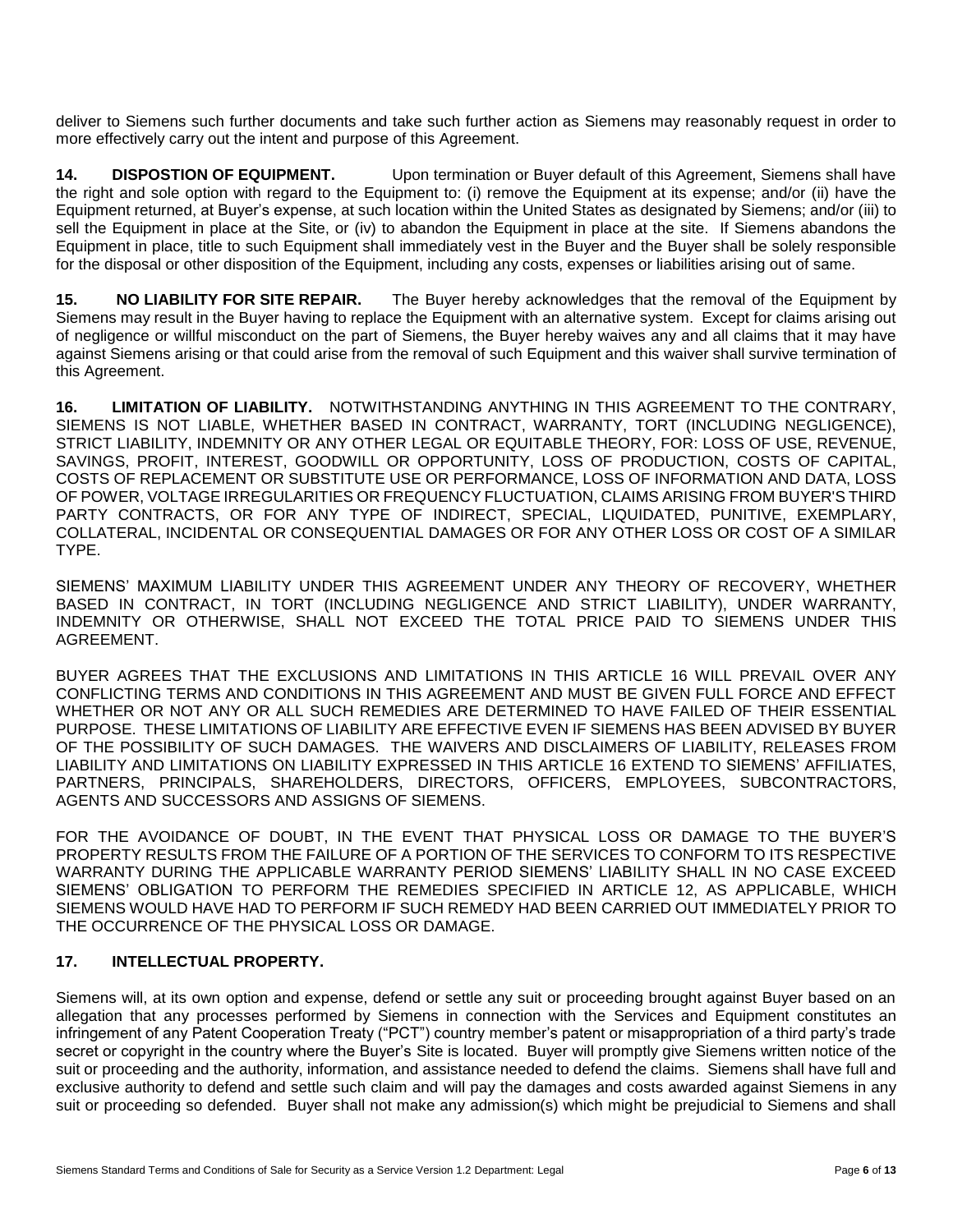not enter into a settlement without Siemens' consent. If and to the extent any process performed by Siemens in connection with the Services as a result of any suit or proceeding so defended is held to constitute infringement or its use by Buyer is enjoined, Siemens will, at its option and expense, either: (i) procure for Buyer the right to continue using said process; (ii) replace it with substantially equivalent non-infringing process; or (iii) modify the process so it's use is non-infringing.

Siemens will have no duty or obligation under this Article 17 if the process is: (i) performed according to Buyer's design or instructions and compliance therewith has caused Siemens to deviate from its normal course of performance; (ii) modified by Buyer or its contractors after performance; or (iii) combined by Buyer or its contractors with devices, methods, systems or processes not furnished hereunder and by reason of said design, instruction, modification, or combination a suit is brought against Buyer. In addition, if by reason of such design, instruction, modification or combination, a suit or proceeding is brought against Siemens, Buyer must protect Siemens in the same manner and to the same extent that Siemens has agreed to protect Buyer under this Article 17.

THIS ARTICLE 17 IS AN EXCLUSIVE STATEMENT OF SIEMENS' DUTIES AND BUYER'S REMEDIES RELATING TO PATENTS, TRADE SECRETS AND COPYRIGHTS, AND DIRECT OR CONTRIBUTORY INFRINGEMENT THEREOF.

# **18. CONFIDENTIALITY.**

(a) Both during and after the term of this Agreement, the parties will treat as confidential all information obtained from the disclosing party and all information compiled or generated by the disclosing party under this Agreement for the receiving party, including but not limited to business information, the quotation, the Agreement, processes and procedures, knowhow, methods and techniques employed by Siemens in connection with the Services, Equipment, technical data, drawings, flow charts, program listings, software code, and other software, plans and projections. Neither party may disclose or refer to the Services to be performed or Equipment provided under this Agreement in any manner that identifies the other party without advance written permission. Except for security surveillance, the observing or recording of the Services or any part thereof, whether by photographic, video or audio devices or in any other manner is prohibited. In the event any such prohibited observation or recording occurs, Siemens may (in addition to any other legal or equitable rights and remedies) stop the Services until Siemens has satisfied itself that the prohibited conduct has ceased, and in such event (a) the date of delivery or time for performance will be extended by a period of time which Siemens determines necessary and (b) Buyer will reimburse Siemens for Siemens' and its Suppliers' additional costs and expenses resulting from such delay, including but not limited to any for demobilization or remobilization. Unless required by appropriate governmental authorities, neither party shall, without the prior written consent of the other party, issue any public statement, press release, publicity hand-out or other material relating to the Services performed on Buyer's Site or Equipment. However, Siemens has the right to share confidential information with its affiliate and subcontractors provided those recipients are subject to the same confidentiality obligations set forth herein.

(b) Nothing in this Agreement requires a party to treat as confidential any information which: (i) is or becomes generally known to the public, without the fault of the receiving party; (ii) is disclosed to the receiving party, without obligation of confidentiality, by a third party having the right to make such disclosure; (iii) was previously known to the receiving party, without obligation of confidentiality, which fact can be demonstrated by means of documents which are in the possession of the receiving party upon the date of this Agreement; or (iv) was independently developed by receiving party or its representatives, as evidenced by written records, without the use of discloser's confidential information, or (v) is required to be disclosed by law, except to the extent eligible for special treatment under an appropriate protective order, provided that the party required to disclose by law will promptly advise the originating party of any requirement to make such disclosure to allow the originating party the opportunity to obtain a protective order and assist the originating party in so doing.

(c) It is Siemens' policy not to unlawfully or improperly receive or use confidential information, including trade secrets, belonging to others. This policy precludes Siemens from obtaining, directly or indirectly from any employee, contractor, or other individual rendering services to Siemens confidential information of a prior employer, client or any other person which such employee, contractor, or individual is under an obligation not to disclose. Buyer agrees to abide by this policy.

(d) Siemens shall retain all intellectual property rights in the Services, Equipment, works, Siemens' documents, processes, Siemens' confidential information, and any design information and/or documents made by (or on behalf of) Siemens. Upon receipt of all fees, expenses and taxes due in respect of the relevant Services, Siemens grants to the Buyer a nontransferable, non-exclusive, royalty-free license to copy, use and communicate Siemens' documents for the sole purpose of operation and maintenance of the facility upon which the Services have been performed.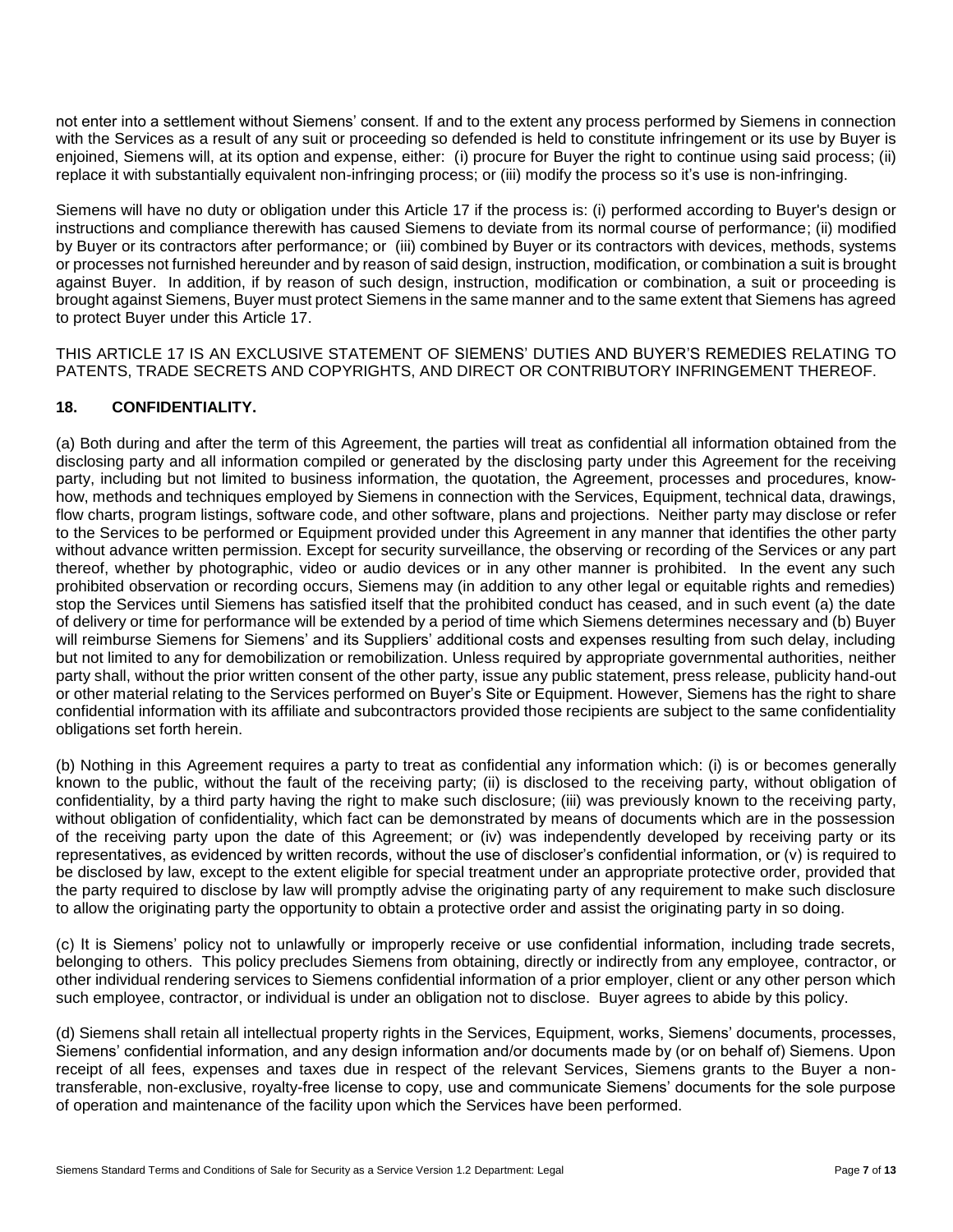**19. COMPLIANCE WITH LAWS.** The parties agree to comply with all applicable laws and regulations.

**20. CHANGES IN SERVICES**. No change will be made to the scope of Services unless Buyer and Siemens agree in writing to the change and any resulting price, schedule or other contractual modifications. If any change to any law, rule, regulation, order, code, standard or requirement impacts Siemens' obligations or performance under this Agreement, Siemens shall be entitled to a change order for an equitable adjustment in the price and time of performance.

**21. NON-WAIVER.** Any waiver by a party of strict compliance with this Agreement must be in writing, and any failure by the parties to require strict compliance in one instance will not waive its right to insist on strict compliance thereafter.

**22. MODIFICATION OF TERMS.** This Agreement may only be modified by a written instrument signed by authorized representatives of both parties.

**23. ASSIGNMENT.** Buyer may notassign all or part of this Agreement, or any rights or obligations under this Agreement without the prior written consent of Siemens. Siemens may, without notice to or consent from Buyer, assign all of or part of its right, title and interest in and to the Equipment, payments (in whole or in part) and other amounts due under this Agreement. Buyer agrees that such assignee shall have all of the rights but none of the obligations of Siemens under this Agreement including without limitation, any obligations for the Services to be provided under this Agreement by Siemens. **The rights of the assignee shall not be subject to any claim, recoupment claim, defense or setoff that Buyer may have against Siemens.** Siemens may grant a security interest in this Agreement without Buyer's consent.

**24. APPLICABLE LAW AND JURISDICTION.** This Agreement is are governed by and construed in accordance with the laws of the State of Delaware, without regard to its conflict of laws principles. The application of the United Nations Convention on Contracts for the International Sale of Goods is excluded. BOTH SIEMENS AND BUYER KNOWINGLY, VOLUNTARILY AND IRREVOCABLY WAIVE ALL RIGHTS TO A JURY TRIAL IN ANY ACTION OR PROCEEDING RELATED IN ANY WAY TO THIS AGREEMENT. Each party agrees that claims and disputes arising out of this Agreement must be decided exclusively in a federal or state court of competent jurisdiction located in a state in which either Buyer or Siemens maintains its principal place of business. Each party submits to the personal jurisdiction of such courts for the purpose of litigating any claims or disputes.

**25. SEVERABILITY.** If any provision of this Agreement is held invalid, illegal or unenforceable, the remaining provisions will not in any way be affected or impaired. A court may modify the invalid, illegal or unenforceable provision to reflect, as closely as possible, the parties' original intent.

**26. EXPORT/IMPORT COMPLIANCE.** Buyer acknowledges that Siemens is required to comply with applicable export/import laws and regulations relating to the sale, export, import, transfer, assignment, disposal and use of goods or information provided in the performance of the Services, including any export/import license requirements. Buyer agrees that such goods or information shall not at any time directly or indirectly be used, exported, imported, sold, transferred, assigned or otherwise disposed of in a manner which will result in non-compliance with any export/import laws and regulations Siemens' continuing performance hereunder is conditioned on compliance with such export/import laws and regulations at all times.

**27. NUCLEAR.** In the event the Services provided under this Agreement are to be performed at or in any manner in connection with a nuclear installation, the following conditions shall apply:

# (a) Buyer's Insurance

(1) If Buyer procures property damage insurance applicable to occurrences at the Site and third party non-nuclear liability insurance, or either of such types of insurance, such insurance will name Siemens and its subcontractors as additional insureds.

(2) Buyer shall have at its own cost, prior to the arrival of nuclear fuel at the Site, secured and shall thereafter maintain in force protection against liability arising out of or resulting from a Nuclear Incident (as defined in the Atomic Energy Act of 1954, as amended) as required by the Nuclear Regulatory Commission; provided, however, that if the nuclear liability protection system in effect on the date of this Agreement expires or is repealed, changed, or modified, Buyer will, without cost to Siemens, maintain liability protection through government indemnity, limitation of liability, and/or liability insurance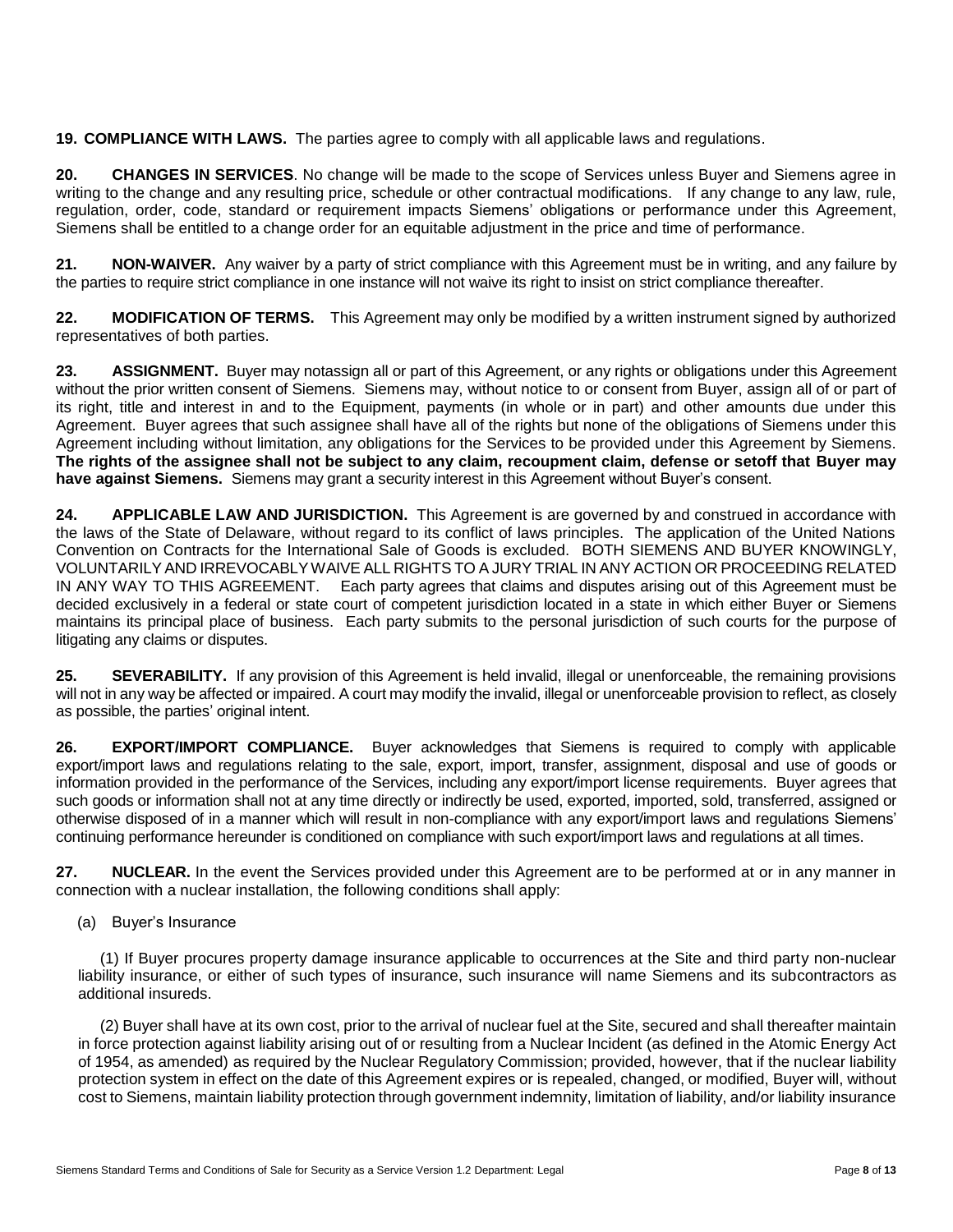which will not result in a material impairment of the protection afforded Siemens and its subcontractors by such nuclear liability protection system which is in effect as of the date of the Agreement, taking into account the availability of insurance, customary practice in the industry for plants of similar size and character, and other relevant factors in light of then existing conditions. In any event, the protection provided pursuant to this Article shall remain in effect until the decommissioning of the nuclear plant.

(b) Waivers by Buyer: Neither Siemens, nor its subcontractors shall be liable for any loss of, damage to, or loss of use of property or equipment wherever located, arising out of or resulting from a "Nuclear Incident." Buyer waives and will require its insurers to waive all rights of recovery against Siemens and its subcontractors on account of any such loss, damage, or loss of use. All such waivers shall be full and unrestricted and in a form acceptable to Siemens.

In the event Buyer recovers damages from a third party based on losses at the Site resulting from the hazardous properties of source, special nuclear or byproduct material (as defined in the Atomic Energy Act of 1954, as amended), Buyer shall defend, indemnify and hold Siemens and its subcontractors harmless against claims by such third party which are based on Buyer's recovery of such damages. In addition, Buyer waives and will require its insurers to waive all rights of recovery against Siemens and its subcontractors, for any and all costs or expenses arising out of or in connection with the investigation and settlement of claims or the defense of suits for damage resulting from the nuclear energy hazard.

(c) Third Party Property Protection: Buyer will indemnify and hold Siemens and its subcontractors harmless for any liability arising out of loss of or damage to property at the Site which arises out of a Nuclear Incident. In addition, Buyer shall obtain for the benefit of Siemens and its subcontractors, protection against liability for, arising out of, or resulting from damage to any property or equipment located at the Site which is used or intended for use by Buyer in connection with the operation of the nuclear power plant (including but not limited to fuel) and which is owned by parties other than Buyer.

(d) Decontamination: Buyer shall, without cost to Siemens, perform any required decontamination and health physics necessary for, related to or resulting from Siemens performance of its contractual obligations. This includes but is not limited to decontamination of any Siemens equipment or tools used in the performance thereof. Buyer shall provide documentation demonstrating that components or parts being returned to Siemens after such decontamination meet the requirements designated for unrestricted release as set forth in the United States Code of Federal Regulations, Title 10 Part 20.

28. SURVIVAL. The Articles entitled "Intellectual Property," "Limitation of Liability," "Indemnity", "Confidentiality," "Risk of Loss and Schedule," "Export/Import Compliance," and "Nuclear" survive any termination, expiration or cancellation of this Agreement.

**29. SITE SAFETY.** Buyer shall comply with all federal, state, and local safety regulations and standards applicable to the Site and to the Equipment on which Siemens will perform the Services. Siemens shall not be obligated to commence or perform Services unless Buyer's Site complies with all applicable safety requirements. In the event Buyer's Site safety is non-compliant, Siemens may suspend the Services until such time as Buyer corrects the non-compliance. To the extent Siemens incurs additional time and expense as the result of Buyer's non-compliance, Siemens shall be entitled to an equitable adjustment in the schedule, price and other affected provisions of the Agreement.

**30. ENVIRONMENTAL COMPLIANCE**. To the extent that the performance of Services at the Site may involve the generation of hazardous waste as such term is defined in the Resource Conservation and Recovery Act (42 U.S.C. 6901, et seq.), the laws of the state in which the Site is located and the rules or regulations issued thereunder as are now in effect or hereafter amended from time to time (such generated hazardous waste being herein referred to as "Hazardous Waste") shall apply.

Buyer shall at its expense and in accordance with all applicable federal, state and local laws, rules, regulations and ordinances (i) furnish Siemens with containers for Hazardous Waste, (ii) designate a storage area at the Site proximate to the Services where such containers are to be placed; and (iii) handle, store and dispose of Hazardous Waste. Buyer shall reimburse Siemens for additional costs, if any, incurred in complying with any such laws, regulations, rules and/or ordinances.

Siemens shall have no responsibility or liability with regard to any Hazardous Waste which it does not know or have reason to know will be generated or released in the performance of the Services, and Buyer shall indemnify and hold Siemens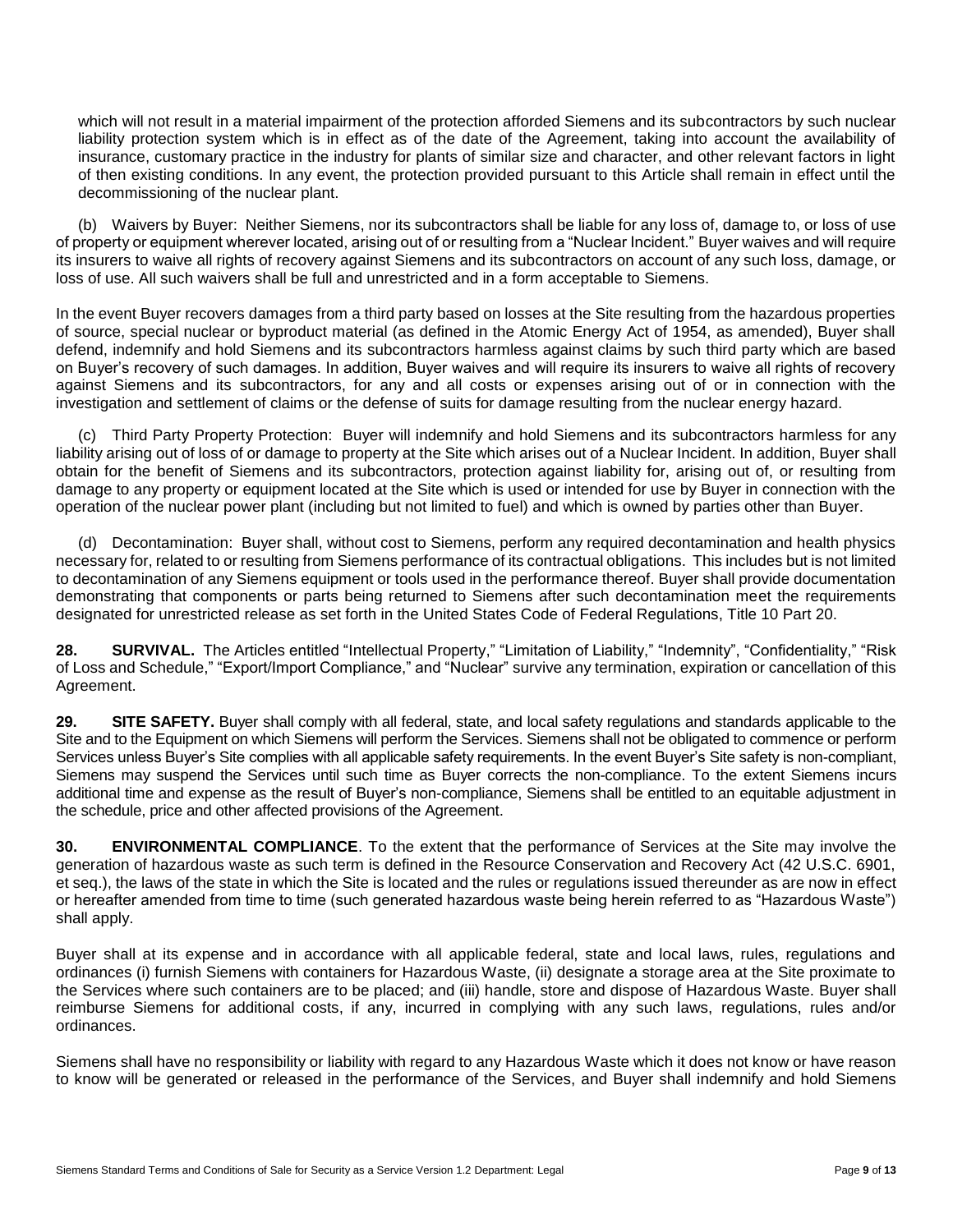harmless for all damages, losses, costs, liabilities, fines and penalties, (including reasonable attorneys' fees) related to pollution and environmental impairment arising from the Buyer's property, the Equipment or the Services.

# **31. ASBESTOS**

The terms "Asbestos" and "Presumed Asbestos Containing Material" shall have the meanings set forth in United States Code of Federal Regulations Chapter 29 Section CFR 1926.1101 et seq., and "ACM" shall mean Asbestos and Asbestos containing materials.

(a) The Buyer warrants and represents that, in any areas which may be accessed by Siemens or its Suppliers, any ACM which is or is contained in thermal insulation or sprayed-on surfacing material is conspicuously and specifically marked as ACM, and any other ACM is in a lawful condition.

(b) Prior to Siemens' commencement of Services at any Site:

(i) The Buyer shall, at Buyer's expense remove all thermal insulation, sprayed-on surfacing material, and/or Presumed Asbestos Containing Material (any or all of the foregoing hereinafter "PACM"), and ACM which may be disturbed during or removal of which is required for the performance of the Services; and,

(ii) The Buyer shall ensure that any areas where any activities involving the abatement or removal of PACM or ACM shall be conspicuously identified, posted and isolated, all as required by applicable law.

BUYER EXPRESSLY ACKNOWLEDGES AND AGREES THAT, IN PERFORMING THE SERVICES AND DISPATCHING EMPLOYEES TO WORK AREAS, SIEMENS IS RELYING UPON THE AGREEMENTS, WARRANTIES, AND REPRESENTATIONS MADE BY BUYER IN THIS ARTICLE 31. Without limiting its other rights and remedies, Siemens (A) shall not be obligated to commence, and may stop any affected Services, unless and until it is fully satisfied that the Buyer is in compliance with this Article 31, and (B) shall be entitled to an equitable adjustment in the schedule, price and other provisions of the Agreement resulting from Buyer's non-compliance.

(c) In no event shall Siemens be obligated to install, disturb, handle, or remove any PACM.

(d) Siemens makes no representation that it is licensed to abate ACM.

(e) Buyer shall defend, indemnify and hold Siemens harmless against any and all claims, demands, damages, losses, liabilities, fines, penalties, costs or expenses, including without limitation any clean up or remedial measures arising out of, connected with, or resulting from the Buyer's failure to comply with the provisions of this Article 31.

# **32. THIRD PARTY PARTS**

Buyer warrants that any and all Third Party Parts which may be the subject of any Services or Equipment supplied shall: (i) be fully compatible with the corresponding part, component, equipment or material of the Original Equipment Manufacturer ("OEM") in terms of form, fit, and function; (ii) shall be timely provided to Siemens hereunder; and (iii) shall be capable of installation in the same manner and within the same time as the corresponding OEM part, component, equipment, or material.

**The following additional terms and conditions for Monitoring Services are applicable only to the Monitoring Services identified in the Proposal ("MS") and supplements and modifies the Standard Terms and Conditions of Sale for Si-Cloud as a Service with the following additional Articles:**

#### **MS Article 1: Definitions**

**1.1** "*Monitoring Services*" means that portion, if any, of the Services expressly described as Monitoring and/or Notification Services and relating to offsite Central Station Monitoring (*"CMS"*) or Buyer Support Center (*"CSC"*) services expressly agreed to be provided by Siemens to Buyer.

**1.2** *"Monitored Site*" means the Buyer site for which Monitoring Services are to be provided.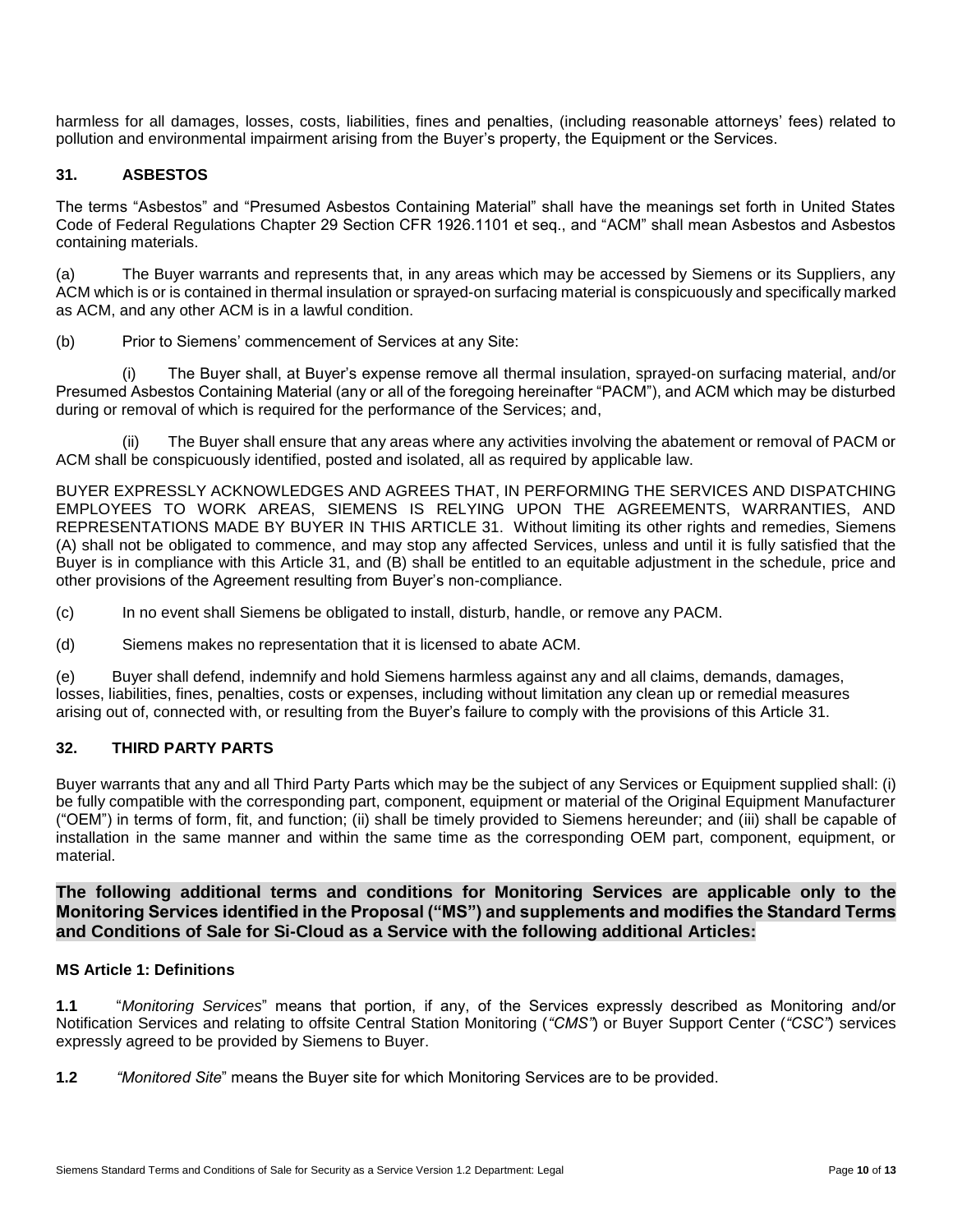### **MS Article 2: Alarm Monitoring and/or Notification Service**

Siemens may provide alarm monitoring and/or notification services to Buyer under this Agreement. Buyer acknowledges and agrees that in the event an alarm is received at Siemens' monitoring center, Siemens will attempt to contact Buyer or any representative provided to Siemens on Buyer's Emergency contact list by telephone/ two-way voice to confirm the alarm is not false. In the event Siemens fails to contact Buyer or its representative, Siemens will attempt to notify the police department or fire department. Buyer agrees that Siemens shall have no liability pertaining to any two way voice communications, text messaging or internet video recordings or their publication. Siemens shall not be liable for any damages or alarm signal failures due to communication disruptions to telephone lines, cell phones, internet connections, radio frequency, internet, any other transmission modes, including but not limited to DSL, Cable, ADSL, VOIP. Siemens shall have no responsibility or liability for interruptions of service or any resulting consequence**.**

### **MS Article 3: Signal Response**

Siemens' response to receipt of signals from the alarm system and signaling initiation devices (collectively, *"System"*) shall be in accordance with Siemens' Standard Operating Procedures and with this Agreement. Siemens reserves the right, in its sole judgment, to first investigate the cause of such signals by either telephoning Buyer at Buyer's designated telephone number(s), or dispatching a representative to Buyer's premises to determine whether an emergency condition exists, warranting transmission of the signal(s) to the Police (*"security monitoring"*), Fire Department *("fire monitoring"*), and/or Buyer's designated representative (*"mechanical monitoring"*).

### **MS Article 4: Requirements of Buyer**

**4.1** The following are additional requirements of Buyer:

**4.1.1** Furnish Siemens with a written list of names, titles, and contact phone numbers of all persons authorized to enter the Monitored Site after business hours and provide Siemens with written updates of any change prior to close of business at the Monitored Site on the day of such change;

**4.1.2** Furnish Siemens with a written list of names, titles, and contact phone numbers of persons to be notified in the event a System signal is received and provide Siemens with written updates of any change prior to close of business at the Monitored Site on the day of such change;

**4.1.3** Furnish Siemens written notice of any changes in the System or any applicable bureau or authority having jurisdiction for same;

**4.1.4** Notify Siemens of any alterations, remodeling, or any stock, fixture or structural changes, and to perform and bear the cost of changes in the System required as a result of such changes;

**4.1.5** Protect the System from tampering, vandalism, disturbance, damage, misuse, abuse, removal or other actions which may interfere with the proper operation of the System;

**4.1.6** Carefully and properly test and set the System immediately prior to closing the Monitored Site, understanding particularly that the sensitivity and area of coverage of space protection devices may change, that Siemens is unable to detect such changes, and that "walk tests" in the area of such coverage are necessary to assure that adequate sensitivity is maintained;

**4.1.7** Turn off or remove from the Monitored Site anything which does or may interfere with the effectiveness of the System; and,

**4.1.8** Furnish telephone or network service connecting the Monitored Site to Siemens monitoring facilities.

**4.2** Buyer understands that calls made to Siemens in connection with signals or access to the Monitored Site may be recorded by Siemens. Buyer, for itself, its agents, and employees consents to such recording.

**4.3** Buyer shall use reasonable efforts to prevent false alarms. In the event of a false alarm (not caused by the negligence or willful misconduct of Siemens), Buyer shall remain liable for taxes, fees or other charges of any police or fire department, or any other governmental body. Buyer agrees to pay Siemens to reprogram the system if necessary to comply with any area code, telephone numbering or other changes Buyer shall directly pay or, to the extent paid by Siemens, reimburse Siemens, for any false alarm fine, penalty or fee assessed against Siemens by any governmental or municipal agency as a result of such false alarms and, in addition, pay a processing fee of ten percent of each invoice that Siemens submits to the Buyer for such false alarms.

#### **MS Article 5: Termination**